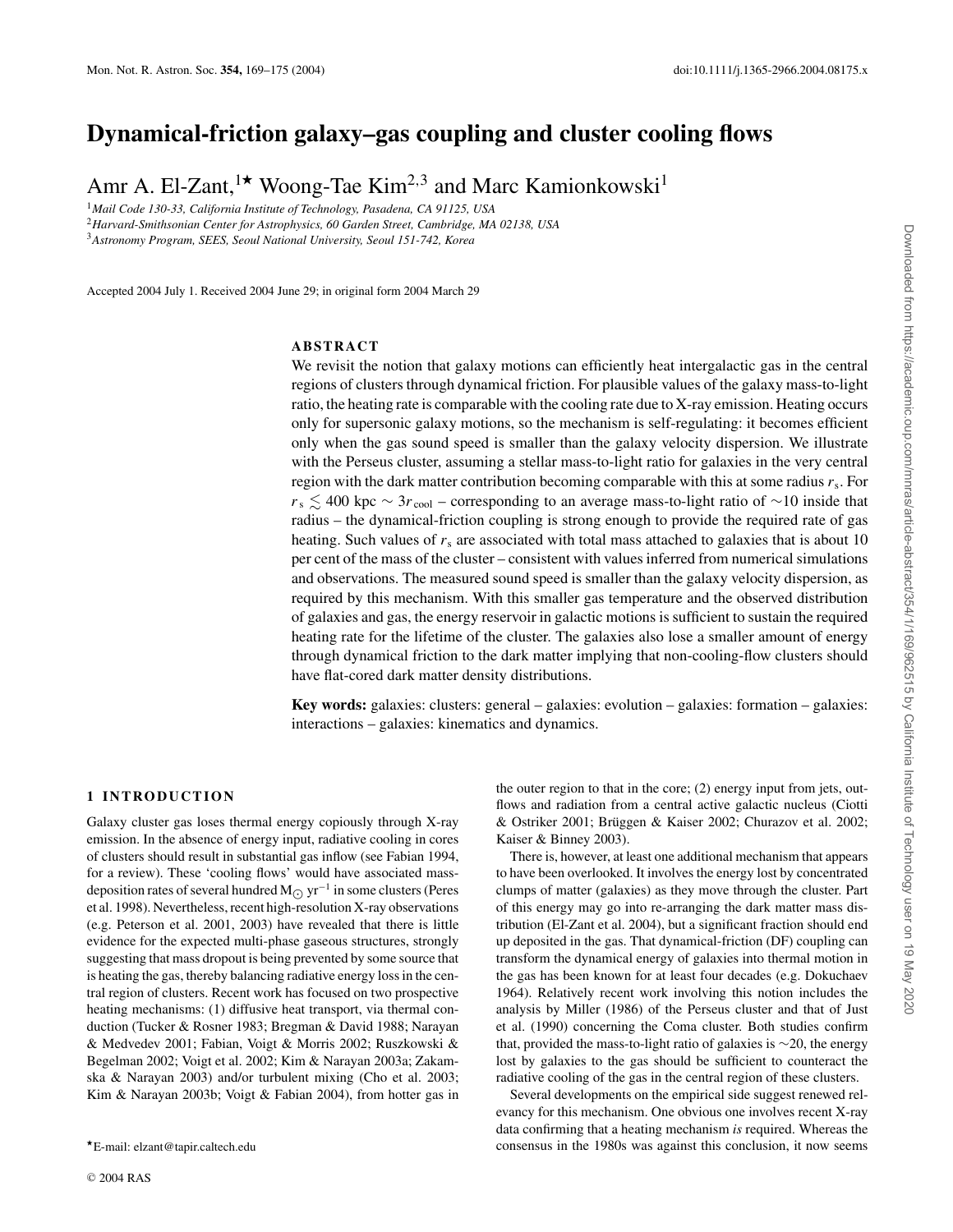inescapable. The second involves revisions to the inferred gas electron densities in the central region of clusters; best values referred to by Miller and Just et al. are of the order of  $10^{-3}$  cm<sup>-3</sup>, while current best estimates are rather in the range  $10^{-2} - 10^{-1}$  cm<sup>-3</sup> (Kaastra et al. 2004). This leads to an order-of-magnitude increase in the dynamical friction coupling between the galaxies and gas. There has also been progress in determining the mass-to-light ratio of galaxies. On the theoretical side, work by Just et al. (1990) and Ostriker (1999) has since shed some light on the behaviour of the dynamicalfriction coupling in a gaseous medium in the transonic and subsonic regimes.

There appears to be a priori no reason why the rate of energy loss from galaxies to gas via dynamical friction should be of the same order as that radiated by the gas. However, *this coupling is active only when the sound speed of the gas is smaller than the typical velocity of galaxies*. The mechanism is therefore self-regulating; the gas cools until the dynamical-friction heating rate is always equal to the cooling rate. This possibility, already alluded to by Miller (1986), is especially relevant in connection with the observed temperature drop in the central, cooling, regions of clusters. Although this, in itself, does not guarantee that the process is stable, the self-regulating character suggests the gas temperature in the central region could change with radius in such a way as to match the radial dependence of the radiative cooling.

We start by pointing out, in the next section, why this is expected to be so, before moving on to develop a Monte Carlo model to estimate the total energy expected to flow into the cooling region of the Perseus cluster, using recent data for galaxy luminosities and projected positions, as well as for the gas parameters of that cluster, and averaging over a set of different realizations where three-dimensional positions, velocities and mass-to-light ratios are treated as stochastic quantities. The final Section discusses briefly the central dark matter distribution and energetics, as well as some remaining questions.

## **2 DYNAMICAL FRICTION IN GASEOUS SYSTEMS**

The fundamental difference between the dynamics of collisionless and gaseous systems is the existence in the latter case of pressure gradients which communicate forces at the sound speed  $c_s$ . If the galaxy velocity *V* is much larger than  $c_s$  then the gravitational interaction between a particle at impact parameter *b* leading to dynamical friction is unaffected by pressure forces (because by the time these are communicated to that region the galaxy is already at a distance  $b\sqrt{1 + (V/c_s)^2} \gg b$ ; see, for example, Ruderman & Spiegel 1971). If, on the other hand,  $V < c_s$ , pressure forces can be communicated to the perturbed region *before* the minimum distance *b* is achieved. The resulting pressure gradients ensure that the displacement of gas particles therein is hindered, and so the cumulative back reaction on the perturber that results in the dynamical-friction force is drastically reduced.

In the collisionless case, when one speaks of a particle one has in mind an actual material constituent. In the classic Chandrasekhar formulation, each of these contributes individually. The sum of the perturbations from particles moving faster than the perturber (a galaxy) is negligible for small particle mass (being proportional to that mass). That from slower particles, however, results in a net contribution that for the massive perturber is independent of the smaller background-particle mass, and is always directed opposite to the perturber's motion. This results in the gradual decrease in the dynamical-friction force when the perturber velocity falls below that of the typical background particle. In the gaseous case, however, unless the mean free path is larger than the impact parameter, collisions will lead to rapid decoherence of individual particle motion. A coherent effect that results in dynamical friction should then involve interactions between the perturber and gaseous elements instead of individual particles. If the bulk velocity, i.e. the macroscopic motion, of the gas elements is smaller than that of the perturber then all gas elements will contribute.

The above considerations suggest that gaseous dynamical friction will follow the high-velocity approximation in a collisionless medium when  $V > c_s$  and then drop sharply when  $V < c_s$ . This conclusion had already been reached on the basis of steady-state perturbation theory (Ruderman & Spiegel 1971; Raphaeli & Salpeter 1980) and was confirmed by two more sophisticated, but rather different, techniques invoking time dependence (Ostriker 1999) and fluctuation theory (Just et al. 1990). Simulations by Sanchez-Salcedo & Brandenburg (1999) have shown broad agreement for particles moving on rectilinear trajectories and, more importantly, qualitatively confirmed the above conclusions in spherical systems (Sanchez-Salcedo & Brandenburg 2001). For a perturber of mass  $M_p$ , moving with  $V > c_s$  we will thus assume that energy is lost at a rate given by

$$
\frac{dE}{dt} = \frac{4\pi (GM_{\rm p})^2 \rho_{\rm g}}{V} \ln \frac{b_{\rm max}}{b_{\rm min}},\tag{1}
$$

and that the energy loss vanishes for  $V < c_s$ .

The relevant density  $\rho_{\rm g}$  is the typical gas density to be found within the cluster cooling radius  $r_{\text{cool}}$ , inside which the cooling time is less than a Hubble time – i.e. the region where heating must be invoked. If the galaxy is inside this radius, the range of impact parameters that contribute to heating should, to a first approximation, correspond to a minimal scale determined by the galaxy size and a maximal one determined by the cooling radius. For these galaxies, therefore, we take the Coulomb logarithm to be  $\ln (r_{\text{cool}}/r_0)$ , where the 'galaxy radius'  $r_0$  is set to 10 kpc – about twice the effective radius and disc scale-length for ellipticals and spirals, respectively. Galaxies outside  $r_{\text{cool}}$  should also contribute, but in this case the contribution from material inside  $r_{\text{cool}}$ to the energy lost by a galaxy at radius  $r^{-1}$  comes from impact parameters between max( $r_0$ ,  $r - r_{\text{cool}}$ ) and  $r + r_{\text{cool}}$ . This contribution is also restricted from within an angle 2 tan<sup>-1</sup> [ $r_{\text{cool}}/(r)$  $- r_{\rm cool}$ )]. This is a one-dimensional angle because the remaining dimensions are accounted for by the integration over impact parameters.<sup>2</sup>

<sup>&</sup>lt;sup>1</sup> We measure galaxy radii relative to the position of the CD galaxy, which is also taken to be the position of the centre of the cooling region.

<sup>&</sup>lt;sup>2</sup> It is customary, for particles moving inside a matter distribution, to ignore boundary effects, integrating over constant maximum impact parameters and all angles (cf. equations 7–11, 7–12 of Binney & Tremaine 1987, hereinafter BT). This is what is assumed here for galaxies inside  $r_{\text{cool}}$ . Also, strictly speaking, for  $r \gg r_{\rm cool}$ , ln  $\Lambda$  should be replaced by  $\frac{1}{2} \ln(1+\Lambda^2)$  (since  $\Lambda \sim$ 1, cf. BT, p. 423). This correction, leading to an increase of∼15 per cent in the total DF power, is also not accounted for here. Nevertheless, it is essential to include an angular correction when  $r > r$  cool, as the angle subtended by  $r$  cool rapidly decreases. We limit ourselves here to the introduction of a multiplying factor, instead of an angle dependent *b*. Other possible forms for this factor include  $\tan^{-1} r_{\text{cool}} / \sqrt{r^2 - r_{\text{cool}}^2}$ , the angle subtended by a spherical region with sharp boundary at  $r_{\rm cool}$ . For the form we chose, however, the average value of  $\ln (b_{\text{max}}/b_{\text{min}})$  within the immediate vicinity of the cooling region (∼1.5*r* cool) is closer to that inside, thus the discontinuity at the edge is reduced. At larger radii, the two forms converge.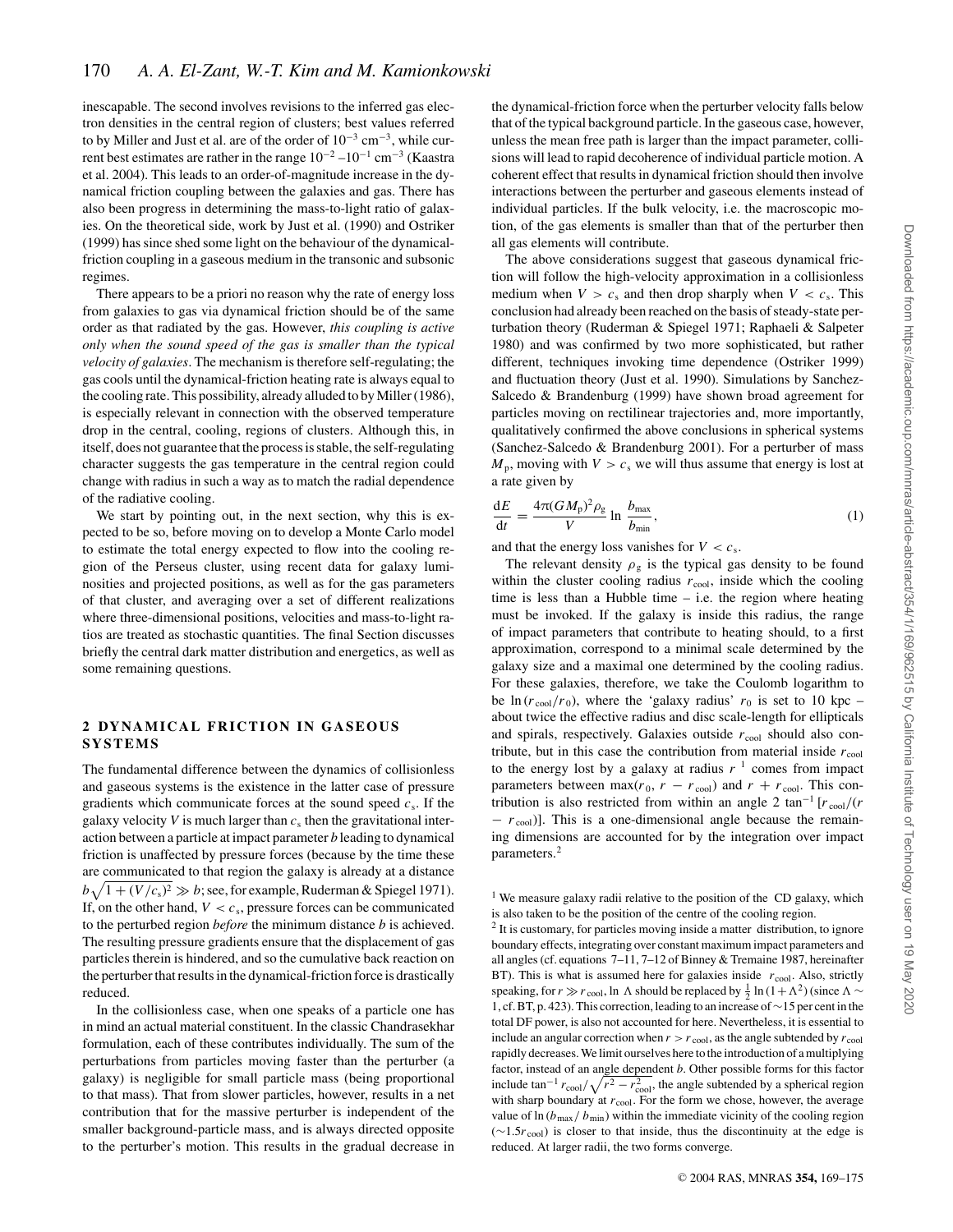Replacing the minimal impact parameter with  $r - r_{\text{cool}}$  leads to an error of  $\leq 1$  per cent in the results. For galaxies outside  $r_{\text{cool}}$ , therefore,

$$
\ln\left(b_{\text{max}}/b_{\text{min}}\right) \to \frac{1}{\pi} \tan^{-1} \frac{r_{\text{cool}}}{r - r_{\text{cool}}} \ln \frac{r + r_{\text{cool}}}{r - r_{\text{cool}}}.\tag{2}
$$

For galaxies on highly eccentric trajectories, the bulk of the energy exchange with gas inside the cooling radius takes place at closest approach to  $r_{\text{cool}}$ . However, corrections due to this effect are not large, even if most galaxies are indeed on nearly radial orbits. For any individual realization of such a highly anisotropic quasi-steadystate system, the dominant contribution to the energy input will come from those galaxies that are at small radii (since both terms on the right-hand side of equation 2 rapidly decrease when *r* is appreciably larger than  $r_{\rm cool}$ ) and are thus on their closest approach.

## **3 THE PERSEUS CLUSTER**

Because of the rather large energy input rate ( $\sim$ 10<sup>45</sup> erg s<sup>-1</sup>) that is required to prevent a cooling flow, the Perseus cluster is one of the more demanding cases for any cluster-heating model. In this section we examine whether, even in this case, energy dissipated from cluster galaxies can be sufficient to provide the required power.

Brunzendorf & Meusinger (1999) have collected a catalogue of projected positions and apparent *B*-band luminosities of 660 galaxies in the Perseus cluster. In Fig. 1 we plot the cumulative number of galaxies as a function of projected radius *R*. As Fig. 1 shows, this can be fitted over a large range in radius by a distribution  $N(R)$  $\sim R$ , which implies a projected density distribution  $n(R) \sim 1/R$ . This in turn implies a three-dimensional density varying as  $\sim 1/r^2$ . In this case, along the line of sight, and at any given *R*, the number density of galaxies decreases as  $\sim (R^2 + Z^2)^{-1}$  (with  $r^2 = R^2 +$ *Z*2). This simple dependence of the number-density distribution on *Z* is consistent with the latter being distributed in such a way that |*Z*|  $= R \tan X$ , with *X* being a random variable uniformly distributed between 0 and  $\pi/2$ . This is how the third spatial coordinate is chosen in the random realizations of the Perseus cluster that we describe below. Since the density does drop more sharply than  $1/r^2$  at large radii, this prescription will slightly overestimate the *Z*-values of coordinates. This is, however, a minor effect – since that region does not contain many galaxies and since most of the DF comes from



**Figure 1.** Number of galaxies inside projected radius *R* that can be approximated by a linear fit (top) over a large range in radii and with limited relative error (bottom). The arrow indicates the cooling radius.

inner cluster galaxies (and, if anything, leads to a decrease in the total DF power pumped into  $r_{\rm cool}$ ).

Galactic extinction is particularly severe at the position of the Perseus cluster in the sky. Trials with the NED calculator show that corrections in the central region vary between  $\sim -0.65$  and  $\sim$  −0.9, with a value of about −0.7 mag at the CD galaxy NGC 1275 (which is not included in the DF calculations). To all galaxies in the catalogue we will apply an extinction correction of  $-0.75$  mag. To this one needs to add a *K*-correction that ranges from −0.092 for ellipticals to  $-0.02$  for late-type spirals. The apparent magnitude of discs are, however, further affected by inclination effects. These vary as  $A_i \approx -\log(a/b)$ , with  $b/a \approx \cos i$  (assuming the axis ratio of the galaxy viewed edge on to be vanishingly small). This gives an average correction  $A_i = -0.19$ . We also apply a cosmological dimming correction of 10 log( $1 + z$ ) =  $-0.085$  to all galaxies. Absolute magnitudes are then obtained by assuming a distance to the Perseus cluster of 78 Mpc, compatible with a Hubble parameter  $H_0 = 100 h \text{ km s}^{-1} \text{Mpc}^{-1}$  with  $h = 0.7$  and redshift  $z =$ 0.0183 assumed by Brunzendorf & Meusinger (1999). We also adopt their prescription for transforming angular into projected distances  $(1 \text{ arcmin} = 31.5 h_{50}^{-1} \text{ kpc}).$ 

Unless the structural parameters defining the density distribution of elliptical galaxies vary significantly with mass, the Faber–Jackson relation and the virial theorem imply a luminosity-dependent central mass-to-light ratio:  $M/L \sim L^{\gamma}$ , with  $\gamma \sim 0.3-0.4$ . Gerhard et al. (2001) have dynamically examined the central mass-to-light ratio of a sample of elliptical galaxies and determined that their results are in agreement with the assumption of structural homology, and that the variation of the mass-to-light ratio within an (elliptical galaxy's) effective radius is largely due to change in stellar population. Although Trujillo, Burkert & Bell (2004) have argued that non-homology effects may be important in determining  $\gamma$  (which they deduce to be ∼0.1), a stellar mass-to-light variation with  $\gamma$ ∼ 0.4 also appears to exist for disc galaxies (Salucci, Ashman & Persic 1991). All these relations exhibit significant scatter. We adopt a zero-point mass-to-light ratio (which we will refer to as 'stellar', even though the aforementioned papers do not exclude a modest dark matter contribution in the inner regions) consistent with these results and containing a stochastic component to represent the scatter. Thus for a galaxy of luminosity *L* we adopt

$$
\left(\frac{M}{L}\right)_S = 10 \times X \left(\frac{L}{5 \times 10^{10} \,\text{L}_{\odot}}\right)^{0.3},\tag{3}
$$

where *X* is a random variable chosen from a normal distribution with an average of unity and a dispersion 0.7. (The normalization is chosen by inspection of fig. 13 of Gerhard et al. 2001.)

The average mass-to-light ratio inside a given galaxy radius is expected to increase as that radius becomes larger – as the dark matter contribution becomes progressively more important (e.g. Takamiya & Sofue 2000; Gerhard et al. 2001). For galaxies confined in clusters, the contribution of dark matter to the mass-to-light ratio will depend on how much of the halo that should be surrounding the galaxy has been removed, i.e. on the radial extent of the part of the galaxy halo that has survived stripping due to interaction with the cluster halo, and so has remained attached to the galaxy instead of becoming part of the cluster halo. This will in turn depend on the maximum excursion of that galaxy into the cluster centre, and the density distributions of both the galaxy and the cluster.

The radius to which material is stripped is normally defined in terms of the Roche limit:  $r_t = [m(r_t)/M(r)]^{1/3}r$ . The tidal radius  $r_t$ is thus defined implicitly in terms of the separation *r* between the two systems. In some cases, nevertheless, it is possible to obtain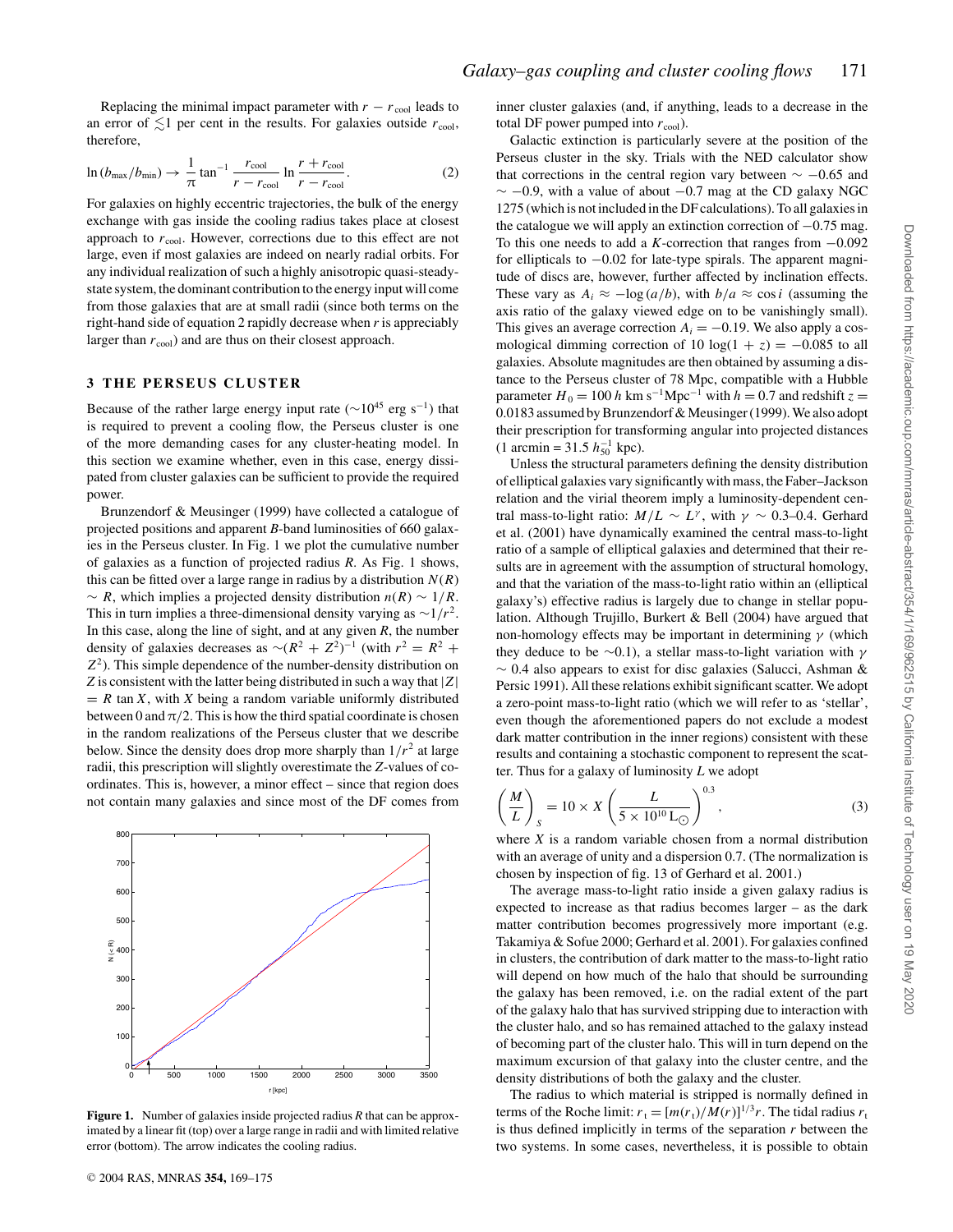

**Figure 2.** Mass-to-light ratios for galaxies inside radius *r* deduced from equation (4) over 10 000 random realizations of the Perseus cluster data (left) and the total mass in galaxies thus inferred. The curves are labelled according to the values of the parameter  $r<sub>s</sub>$ , which is given in kpc. The mass on the right-hand panel is in units of  $M_{\odot}$  and the horizontal line therein refers to about 10 per cent of the total cluster mass at the maximum radius shown (assuming isotropic three-dimensional velocity dispersion of 2000 km s−1). All labels pertaining to values of *r*<sup>s</sup> again assume length units of kpc.

explicit expressions. For example, in the case of a singular isothermal sphere with characteristic velocity dispersion  $\sigma$ ,  $M(r)$  =  $(2 \sigma^2/G) r$ . Therefore, that sphere, when moving through another isothermal system with dispersion  $\Sigma > \sigma$ , will be cut to a radius  $r_t = (\sigma/\Sigma) r_{\min}$ , if  $r_{\min}$  is the minimum distance that the centres of the two spheres achieve. And so, in this approximation of the situation, an average galaxy halo (velocity dispersion  $\sim$ 200 km s<sup>-1</sup>) moving through the Perseus cluster (velocity dispersion ∼2000 km s<sup>−1</sup>), will have  $r_t \sim r_{min}/10$  and the mass enclosed within this radius will be  $(2\sigma^2/G)r_t$ . Since haloes found in cosmological simulations have density profiles that are close to singular isothermal spheres over a large range in radii, this representation should be sufficient in approximating the initial conditions before any modification of these profiles takes place – provided that the density of the galactic haloes is scaled in such a way that the mass in the very inner region is not dominated by the dark matter, so as to be in line with the aforementioned studies concerning the central mass-to-light ratios of galaxies.

In line with these considerations, namely that the mass in galaxy haloes  $\propto r_t$  and  $r_t \propto r_{\text{min}}$ , we will assume that the radial variation of the mass-to-light ratio of cluster galaxies is given in terms of their position in the cluster by

$$
\frac{M}{L} = \left(1 + Y\frac{r}{r_s}\right) \left(\frac{M}{L}\right)_S, \tag{4}
$$

where  $(M/L)_S$  is defined by equation (3) and  $r_s = GM_{\text{lum}}/\sigma^2 \sim$  $f(r/10)$  (with  $f = r_{min}/r$  and  $M_{lum}$  the luminous mass) defining a spatial scale over which enough dark matter remains tied to the galaxy for its contribution to the total mass to be comparable with the luminous one. Statistically, *f* will be determined by the velocity distribution of galaxies, with more anisotropic dispersions implying deeper entries into the cluster core and so more stripping. Uncertainty in this parameter is represented by an additional appeal to another random variable *Y*, again chosen from a normal distribution with mean unity and dispersion 0.7. In Fig. 2 we show the average mass-to-light ratio within a given radius for the Perseus cluster averaged over 10 000 realizations of the random variables *X* and *Y*. Also shown is the radial variation cumulative mass in galaxies for different values of  $r_s$ . The horizontal line refers to 10 per cent of the total mass of the cluster at the maximum radius shown. This is the mass fraction that is expected to be attached to galaxies both theoretically (Ghigna et al. 2000) and observationally (Natarayan, Kneib & Smail 2002).

Another dynamical variable determining gas–galaxies DF coupling is the velocity distribution of the latter. Brunzendorf & Meusinger have only determined the line-of-sight speeds of 169 of the galaxies in their samples. The velocity dispersions of galaxies, when binned radially in groups of 20 to 30, are ∼1000–1400 km s<sup>-1</sup> with no obvious systematic variation incompatible with smallsample statistics. Fig. 2 shows the energy expected to be deposited via dynamical friction into  $r_{\text{cool}}$ , from galaxies enclosed within a radius *r*, relative to the energy radiated from the cooling region, for different values of the radial scale *r*s. For each velocity component a normal distribution with zero mean and dispersion  $\sigma$ , such that  $\sqrt{3}\sigma = 2000 \text{ km s}^{-1}$  is assumed. Pesults are shown for the 10,000  $\sqrt{3}\sigma = 2000 \,\mathrm{km\,s^{-1}}$ , is assumed. Results are shown for the 10 000 realizations of the cluster in Fig. 3, assuming  $r_{\text{cool}} = 130$  kpc, and the total energy emitted from  $r < r_{\text{cool}}$  to be 5 × 10<sup>44</sup> erg s<sup>-1</sup>, consistent with the findings of Kaastra et al. (2004), when converted to correspond to  $h = 0.7$ .<sup>3</sup>

It is apparent from Fig. 3 that for the DF to provide the bulk of the energy that can balance radiative energy loss one needs  $r_s \lesssim 400$  kpc. This is consistent with what is independently found from Fig. 2,

<sup>3</sup> In Kaastra et al., table 11 lists the cooling radius of the Perseus cluster as 177 kpc at 15 Gyr. The geometric factor 0.5/*h* reduces this to 126.4 kpc. But the cooling time decreases as  $h^{-1/2} = 1/1.183$  (because of its dependence on the electron density), which would increase the cooling radius by a factor of  $h^{0.5 \times 0.67}$  = (0.7/0.5)<sup>0.335</sup> = 1.12. This gives a cooling radius of 141.6 kpc at 15 Gyr. Scaling back to our adopted value of  $r_{\text{cool}} = 130$  kpc implies that the cooling time decreases by a factor of  $(141.6/130)^{1/0.67}$ , to 13.2 Gyr. Close to the value derived from the WMAP results. It is also close to the value obtained by simple geometric transformation, which means that the total luminosity within *r*cool is similar to the value given in table 12 of Kaastra et al., multiplied by the distance factor  $(0.5/h)^2$ .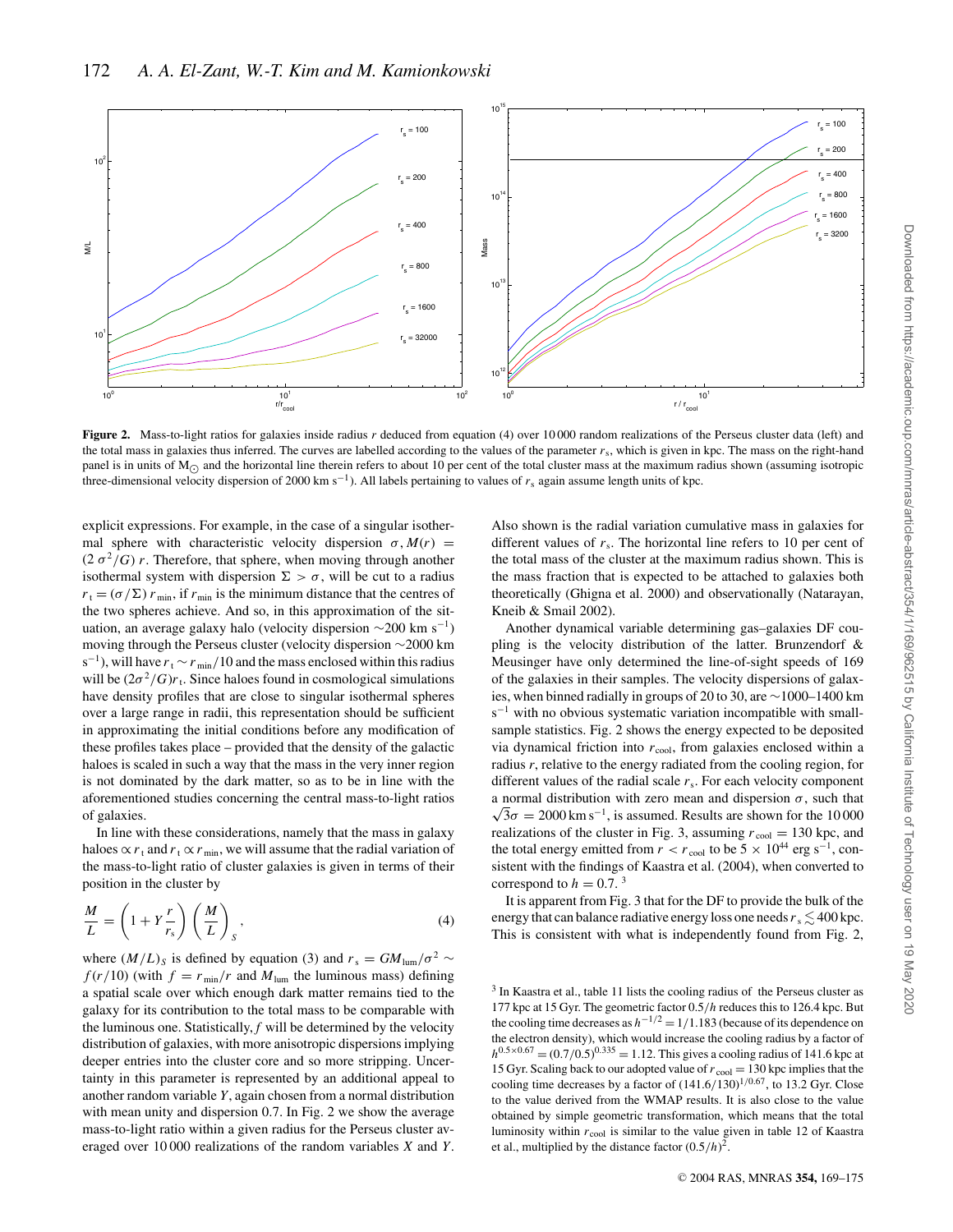

**Figure 3.** Power expected (over ten thousand random realizations of the cluster) to be transmitted to gas inside  $r_{\text{cool}}$  via dynamical friction on cluster galaxies within radius  $r$ , relative to the total power radiated from within  $r_{\text{cool}}$ .

namely that a value of 200 kpc  $\leq r_s \leq 400$  kpc produces the correct cluster mass fraction attached to galaxies (∼10 per cent, according to the simulations of Ghigna et al. 2000 and the observations of Natarayan et al. 2002).

The sound speed, which can be written in terms of the mean molecular weight (which we assume to be  $\mu = 0.62$ ) as  $c_s = \sqrt{\gamma RT/\mu}$ , can also be read off table 5 of Kaastra et al. (2004). Excluding the very inner data point, which is probably influenced by central activity (Churazov et al. 2003), the central sound speed starts at about 880 km s<sup> $-1$ </sup>, eventually rising with radius to reach an asymptotic limit about one and a half times that value, but remaining largely constant within most of the cooling region (Churazov et al., fig. 8). These studies also show the electron density to be slowly varying within  $r_{\text{cool}}$ , with values in the range 0.1  $-0.005$ cm<sup>-3</sup> (there is also a factor of  $\sqrt{0.7/0.5}$  that should be included because we use  $h = 0.7$ , as opposed to the value  $h = 0.5$  used by these authors). In calculations shown in Fig. 3, a value of  $0.02 \text{ cm}^{-3}$ is used. This is converted into gas density using  $\rho_{\rm g} = \mu_{\rm e} m_{\rm p} n_{\rm e}$ , with the mean molecular weight per electron  $\mu_e = 1.18$  and  $m_p$  the proton mass. The value of the sound speed is set to  $c_s = 900 \text{ km s}^{-1}$ .

Because of the sharp cut-off in the DF-mediated coupling when  $V < c<sub>s</sub>$ , the amount of energy deposited into the gas must sensitively depend on the relative magnitude of the galaxy velocities and the sound speed when  $V \sim c_s$ . The former is a function of the anisotropy of the distribution. For example, if galaxies move on nearly radial trajectories, their velocity dispersion would be closer to the line-ofsight value of 1200 km s<sup>-1</sup>, rather than 2000 km s<sup>-1</sup> as assumed above. The simulations of Ghigna et al. (2000) suggest that galaxies (as represented by cluster subhaloes) may have biased velocity dispersion in the central region, perhaps reflecting enhanced radial motion; whereas at larger radii they have velocity distributions that rather closely follow that of the dark matter. Fig. 4 shows the power pumped into the gas relative to that radiated within the cooling radius of the Perseus cluster, as predicted by our model, as a function of the sound speed for a range of fixed and (radially) varying  $\sigma_{\theta}/\sigma_{r}$ values (assuming  $\sigma_{\phi} = \sigma_{\theta}$ ) for  $r_s = 400$  kpc. It is rather remarkable that the competing effects of increased coupling at low velocities (because of the 1/*V* dependence), and the rapidly decreasing number of galaxies contributing to the DF with increasing *c*s, conspire to ensure that the sharp drop in the energy input rate is always attained only when  $c_s \gtrsim 900 \text{ km s}^{-1}$ , precisely the value in the (central) re-



**Figure 4.** Same ordinate as in Fig. 3 but plotted against the gas sound speed for different (constant as well as radially varying) values of the ratio of the velocity dispersions  $\sigma_{\theta}/\sigma_r$  (and assuming  $\sigma_{\phi} = \sigma_{\theta}$ ). In these plots  $r_s =$ 400 kpc and  $r/r_{\text{cool}}$  is set to 35 (about the same as the maximum value shown in Fig. 3).

gion where the temperature drops in the cluster. Similar behaviour is found for other values of  $r_s$ , though the normalization of the curves is different (as can be expected from Fig. 3).

### **4 CONCLUDING REMARKS**

That dynamical-friction coupling between cluster galaxies and gas can significantly heat the latter component is not a new concept. Indeed Miller (1986) has pointed out that a few luminous galaxies in the Perseus cluster's central region may alone deposit sufficient energy to keep gas in that region from cooling, provided that they had a mass-to-light ratio of about 20. We revisited this cluster using recently compiled galaxy and gas data and determinations of the mass-to-light ratios in galaxies. Our Monte Carlo model shows that the rate at which energy is deposited by galaxies into the gas within the cooling radius can completely compensate for radiative loss from within that radius, if galaxies at radii  $\leq 400$  kpc from the centre of the cluster have dark mass comparable with their stellar mass (with galaxies at smaller radii having progressively smaller dark matter content, vanishing for those near the centre of the cluster). The associated average mass-to-light ratio within this radius is about 10, and the total mass attached to the galaxies is about 10 per cent the mass of the cluster, which is consistent with both simulations and observations of galaxy clusters.

A robust and potentially important prediction of the model is that the drop in gas temperature invariably observed in the cooling regions of clusters is necessary for the DF coupling to be sufficiently strong. There is a natural interpretation for this phenomenon: the gas cools until dynamical-friction heating becomes sufficiently efficient to prevent a further drop in temperature. The gas random motion is then coupled to that of the galaxies, and so remains in approximate equilibrium with it. All this simply follows from the fact that dynamical friction drops sharply for subsonic motion. In the case of the Perseus cluster, the transition from weak to strong coupling occurs precisely in the range of sound speeds found in the cooling core of the cluster, as can be seen from Fig. 4 (note that in this plot we do not take into account the expected increase in gas density as it cools, which further increases the coupling of the colder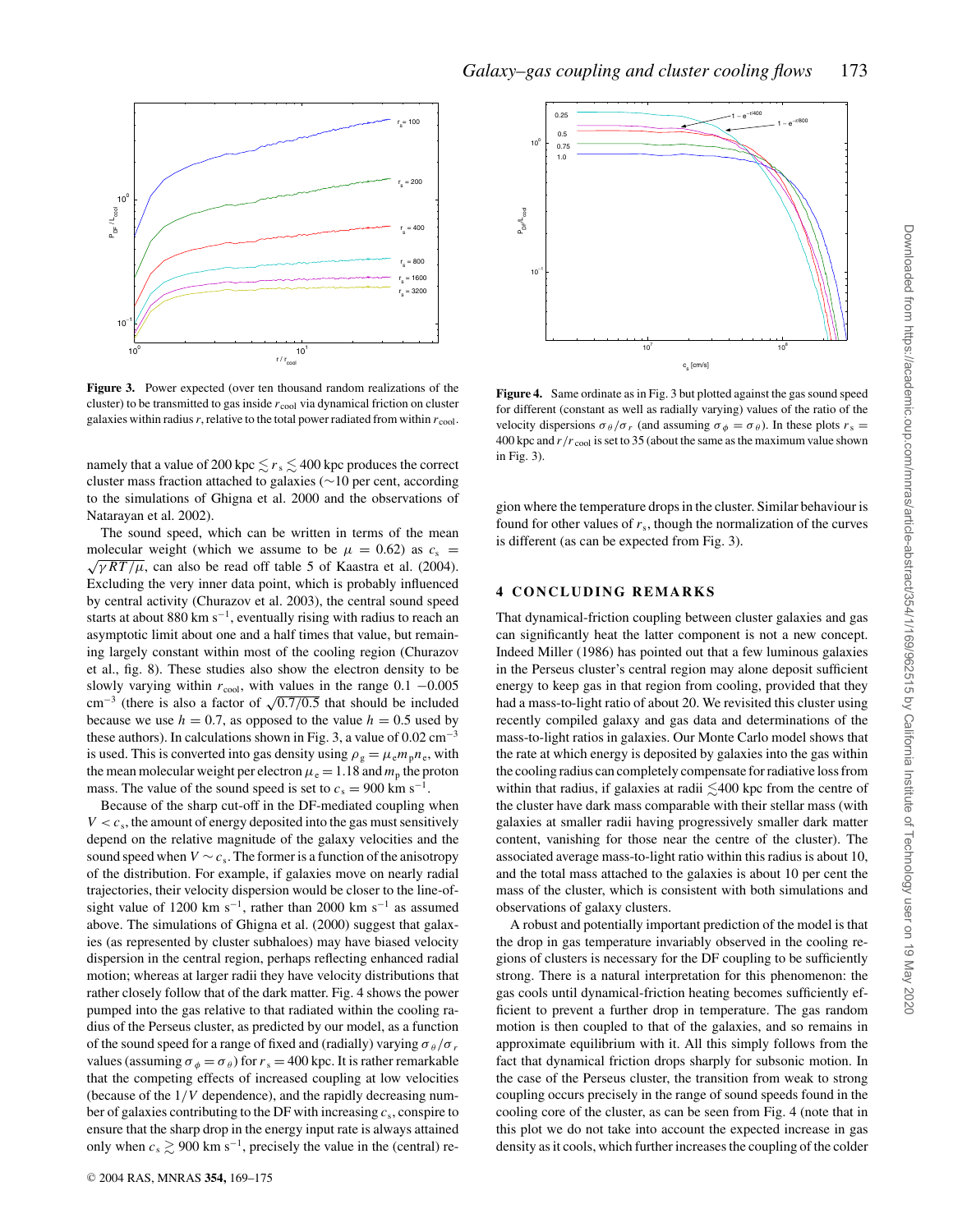component following a temperature drop. We expect to discuss this and related issues in detail in a forthcoming paper.)

The action of the mechanism discussed in this paper also has consequences for the dark matter distribution. As shown by El-Zant et al. (2004), dynamical friction from the galaxies will heat a density cusp, creating a core with radius corresponding to roughly a fifth of the original Navarro, Frenk & White (1997) scale-length (cf. fig. 1 of El-Zant et al.), where dark matter has been spread out to larger radii (fig. 3 of El-Zant et al.). Approximating the initial density distribution in this region such that  $\rho_i = \rho_0 (r_0/r)$  and the final one with  $\rho_f = \rho_0$ , the energy required for this transformation is ΔΦ =  $(8πG)^{-1} \int_0^{r_0} (|\mathrm{d}\phi/\mathrm{d}r|_i^2 - |\mathrm{d}\phi/\mathrm{d}r|_f^2) 4πr^2 \,dr =$  $22\pi^2 G \rho_0^2 r_0^5/45$  [with  $d\phi/dr = (4\pi G/r^2) \int \rho r^2 dr$ ].

Taking  $r_0 = r_{\text{cool}}$ , and assuming the ratios of the gas-to-dark matter densities at that radius to be similar to the ratio of gas-to-dark matter mass inside it, one can convert the observed electron density into the expected dark matter density, after modification by dynamical friction. For example, using equation (4) of Churazov et al. (2003) for the electron density, after rescaling the radial scales with a factor  $0.5/0.7$  and the numerical multipliers by a factor  $(0.7/0.5)^{1/2}$ , in order to transform from  $h = 0.5$  used by these authors to  $h =$ 0.7 adopted here, the electron density is  $n_e(r_0) = 0.0053$  cm<sup>-3</sup>. The gas density is then  $\rho_g = \mu_e m_p n_e$  (where, as before,  $\mu_e = 1.18$  and  $m_p$  is the proton mass). Taking  $\rho_0$  to correspond to about nine times this, one finds  $\Delta \Phi = -3 \times 10^{61}$  erg, which is comparable with the binding energy of the cD galaxy  $\Phi_{cD} \approx -(GM_{cD}^2/R_{cD}) = 1.4 \times$  $10^{61} \text{ erg}(M_{\text{cD}}/2 \times 10^{12} \text{ M}_{\odot}) (25 \text{ kpc}/R_{\text{cD}})$  (in the context of the model outlined in Section 3 the cD galaxy has luminosity  $1.4 \times$  $10^{11}$  L<sub>O</sub> and the stellar mass-to-light ratio is, for equation (3) with  $X = 1$ , 13.6. The above estimate assumes there is no dark matter attached to it). The energy from gas inside the cooling radius for the age of the cluster is somewhat larger (e.g. for five Gyr this amounts to 8  $\times$  10<sup>61</sup> erg). Nevertheless, this energy is easily available from fast-moving galaxies from beyond the very inner region – for example its value coincides with the kinetic energy in a mass similar to that of the CD galaxy and moving at 2000 km s−1, and that material can be supplied solely by the stellar mass of galaxies within  $2r_{\text{cool}}$  – the region from which, according to our model, the bulk of energy input to the gas comes.

It is worth noting here that, under the circumstances just described, the mass of the gas within  $r_{\text{cool}}$  (which, using equation 4 of Churazov et al. 2003, adjusted for  $h = 0.7$  with  $r_{\text{cool}} = 130$  kpc, amounts to  $2.6 \times 10^{12}$  M<sub>O</sub>) is comparable with that of the galaxies in that region (cf. Fig. 2). Owing to the temperature drop in the gas, thermal motions can be significantly smaller than that of the galaxies. The energy of the gas can therefore be smaller than that of the galaxies by a factor of a few. There is therefore sufficient energy in galaxies to heat the gas several times over, especially as galaxies at all radii contribute – with the crucial parameter, which was the focus of this paper, being the rate at which this is transferred. Furthermore, once the dark matter in the centre has been heated, it absorbs little additional energy from the galaxies, since dynamical friction does not act on fast particles, and the coupling with the dark matter at larger radii decreases rapidly with radius (see El-Zant et al. 2004 for further discussion). The energy lost to the dark matter is therefore less than that going into keeping the gas at constant temperature. The mass of the CD galaxy, as well as the spatial and velocity distribution of galaxies in the central region of the cluster, will reflect the history of energy loss to both components. The data used for this paper does indeed show significant mass segregation in the galaxy distribution.

Several questions remain open. Prominent among these is the issue of thermal stability. From their conclusion that thermal stability requires a remarkably narrow range of heating rates, Bregman & David (1989) have argued against Miller's proposition that the Perseus cluster gas is heated by DF from galaxies. However, the functional form of the heating rate used by these authors does not agree with later calculations that have been borne out by numerical studies – e.g. their postulated form has a *negative* energy transfer rate (∼ −1/*V*3) for highly subsonic velocities, resulting in gas *cooling*, which is incompatible with the positive (even if small) heating found by Just et al. (1990) and Ostriker (1999) in that limit. Even though there seems to be some situations where such 'cooling wakes' can materialize (Fabian et al. 2001; Bayer-Kim et al. 2002; David et al. 1994). It will be interesting to see how generic they are. To answer this question, it will be necessary to perform simulations of the interaction process between galaxies and gas in realistic background gravitational potentials, or by including self-consistently the full self-consistent gravitational potential of the material constituting the cluster.

These calculations would also address another crucial question, that concerning the precise manner in which the energy lost by the galaxies is distributed in the gas. We have adopted the simple approach where this energy is deposited isotropically and equally in logarithmic intervals. This should approximate how the energy is initially deposited, at least for highly supersonic galaxies (and since, in the cooling region, the sound speed may be several times smaller than the velocity dispersion, this may not be a very bad assumption). Even then, however, the deposited energy may still be transported toward the centre of the cluster by wave motions, as suggested, for example, by Balbus & Soker (1990), and redistributed. We note here that the claim of these authors that DF from galaxies is insufficient to heat the cluster core is based upon outdated values for the electron density and an outdated (1/*r*) gas distribution. With updated values for the electron density and gas distribution (e.g. the empirical formula of Churazov et al. 2003), their conclusions are changed, as we have shown. We thus conclude that it is far from obvious that DF heating of cluster gas is irrelevant.

## **ACKNOWLEDGMENTS**

The authors would like to thank M. C. Begelman, E. Bertschinger, P. Goldreich, R. Narayan, E. Ostriker, N. Scoville and R. Sunyaev for helpful discussions and communications. We also thank the referee for a careful reading of the text and the many detailed comments that have lead to significant improvement. This work was supported at Caltech by NASA NAG5-9821, DoE DE-FG03-92-ER40701 and NSF grant AST 00-98301, and at the CfA by NAG5-10780 and NSF grant AST 0307433.

#### **REFERENCES**

- Balbus S. A., Soker N., 1990, ApJ, 357, 353
- Bayer-Kim C. M., Crawford C. S., Allen S. W., Edge A. C., Fabian A. C., 2002, MNRAS, 337, 938
- Binney J., Tremaine S., 1987, Galactic Dynamics. Princeton Univ. Press, Princeton (BT)
- Bregman J. N., David L. P., 1988, ApJ, 326, 639
- Bregman J. E., David L. P., 1989, ApJ, 341, 49
- Brüggen M., Kaiser C. R., 2002, Nat, 418, 301
- Brunzendorf J., Meusinger H., 1999, A&AS, 139, 141
- Cho J., Lazarian A., Honein A., Knaepen B., Kassinos S., Moin S., 2003, ApJ, 589, L77